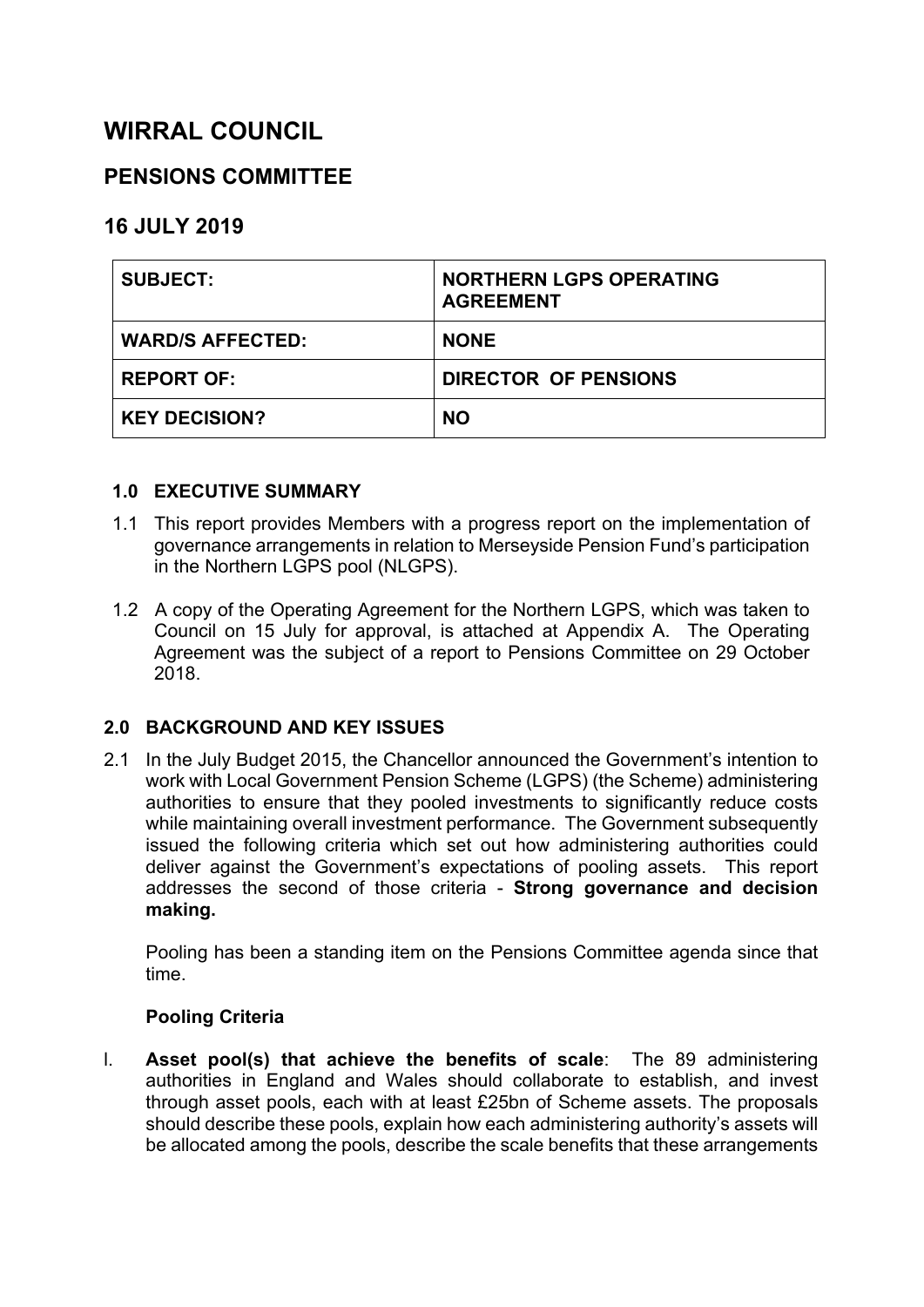are expected to deliver and explain how those benefits will be realised, measured and reported.

- ll. **Strong governance and decision making:** The proposed governance structure for the pools should:
	- I. At the local level, provide authorities with assurance that their investments are being managed appropriately by the pool, in line with their stated investment strategy and in the long-term interests of their members;
	- II. At the pool level, ensure that risk is adequately assessed and managed, investment implementation decisions are made with a long-term view, and a culture of continuous improvement is adopted.

Authorities should also revisit their internal processes to ensure efficient and effective decision making and risk management, while maintaining appropriate democratic accountability. Authorities should explain:

- The governance structure for their pool(s), including the accountability between the pool(s) and elected councillors, and how external scrutiny will be used.
- The mechanisms by which the authority can hold the pool(s) to account and secure assurance that their investment strategy is being implemented effectively and their investments are being well managed.
- Decision making procedures at all stages of investment, and the rationale underpinning this.
- The shared objectives for the pool(s), and any policies that are to be agreed between participants.
- The resources allocated to the running of the pool(s), including the governance budget, the number of staff needed and the skills and expertise required.
- How any environmental, social and corporate governance policies will be handled by the pool(s).
- How the authorities will act as responsible, long term investors through the pool(s), including how the pool(s) will determine and enact stewardship responsibilities.
- How the net performance of each asset class will be reported publically by the pool, to encourage the sharing of data and best practice.
- The extent to which benchmarking is used by the authority to assess their own governance and performance and that of the pool(s), for example by undertaking the Scheme Advisory Board's key performance indicator assessment.
- lll. **Reduced costs and excellent value for money:** In addition to the fees paid for investment, there are further hidden costs that are difficult to ascertain and so are rarely reported in most pension fund accounts. To identify savings, authorities are expected to take the lead in this area and report the costs they incur more transparently. Proposals should explain how the pool(s) will deliver substantial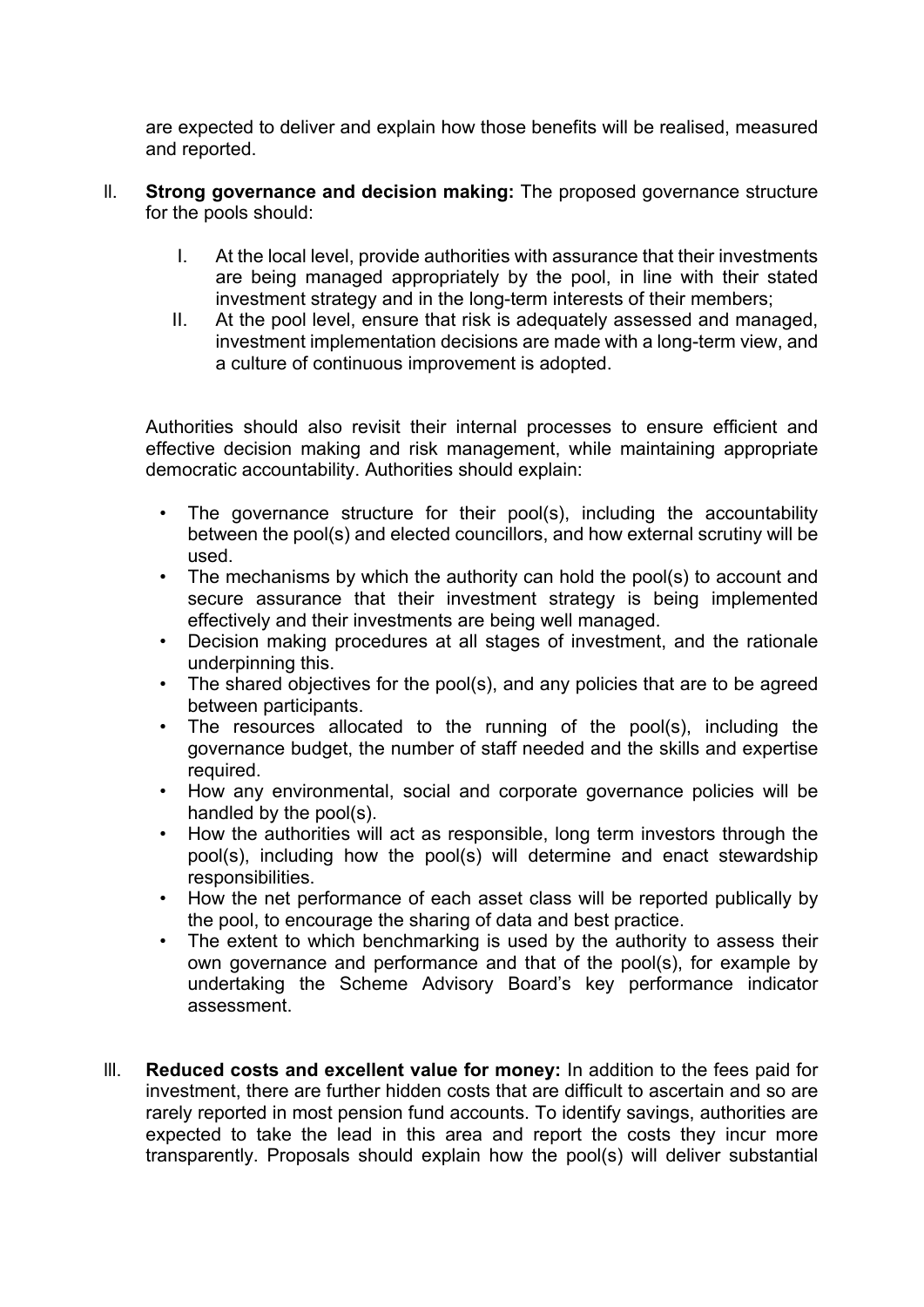savings in investment fees, both in the near term and over the next 15 years, while at least maintaining overall investment performance.

Active fund management should only be used where it can be shown to deliver value for money, and authorities should report how fees and net performance in each listed asset class compare to a passive index. In addition authorities should consider setting targets for active managers which are focused on achieving riskadjusted returns over an appropriate long term time period, rather than solely focusing on short term performance comparisons.

- lV. **An improved capacity to invest in infrastructure:** Only a very small proportion of Local Government Pension Scheme assets are currently invested in infrastructure; pooling of assets may facilitate greater investment in this area. Proposals should explain how infrastructure will feature in authorities' investment strategies and how the pooling arrangements can improve the capacity and capability to invest in this asset class.
- 2.2 Pooling of investments has resulted in some fundamental changes to the oversight and management of LGPS assets. Importantly, administering authorities retain responsibility for most aspects of pensions including matters such as: investment strategy, pension liabilities, asset allocation and responsible investment policy. However, manager selection has been explicitly made a Pool decision. Practically speaking, this makes little difference to current arrangements at MPF where fund officers have significant involvement in the management of the fund's assets including the selection of managers. Officers will continue to manage this area but collaboratively with officers of the pool partner funds.
- 2.3 In response to the Government's pooling requirements, eight pension pools have been established across England & Wales encapsulating the 88 local government pension funds - and a range of pooling structures have been put in place. Merseyside Pension Fund has formed the Northern LGPS pool with two other local government pension funds; Greater Manchester and West Yorkshire Pension Funds, all large, cost effective Metropolitan funds. The individual funds will retain their current role of setting asset allocation and investment policy, and will delegate the implementation of that policy to the Northern LGPS.
- 2.4 A Joint Governance Committee will be formed which will have responsibility for ensuring the appropriate structure and resources are in place to implement the policy required by each fund, those resources to be provided by the three Funds. The principal activities of the Joint Governance Committee are set out in Schedule 2 of the appendix.
- 2.5 The Joint Governance Committee will consist of two Members appointed by each Fund plus a total of three trade union representatives and will not have any direct involvement in the appointment of managers or selection of investments. As required in the Guidance, these matters will be fully delegated to professional officers.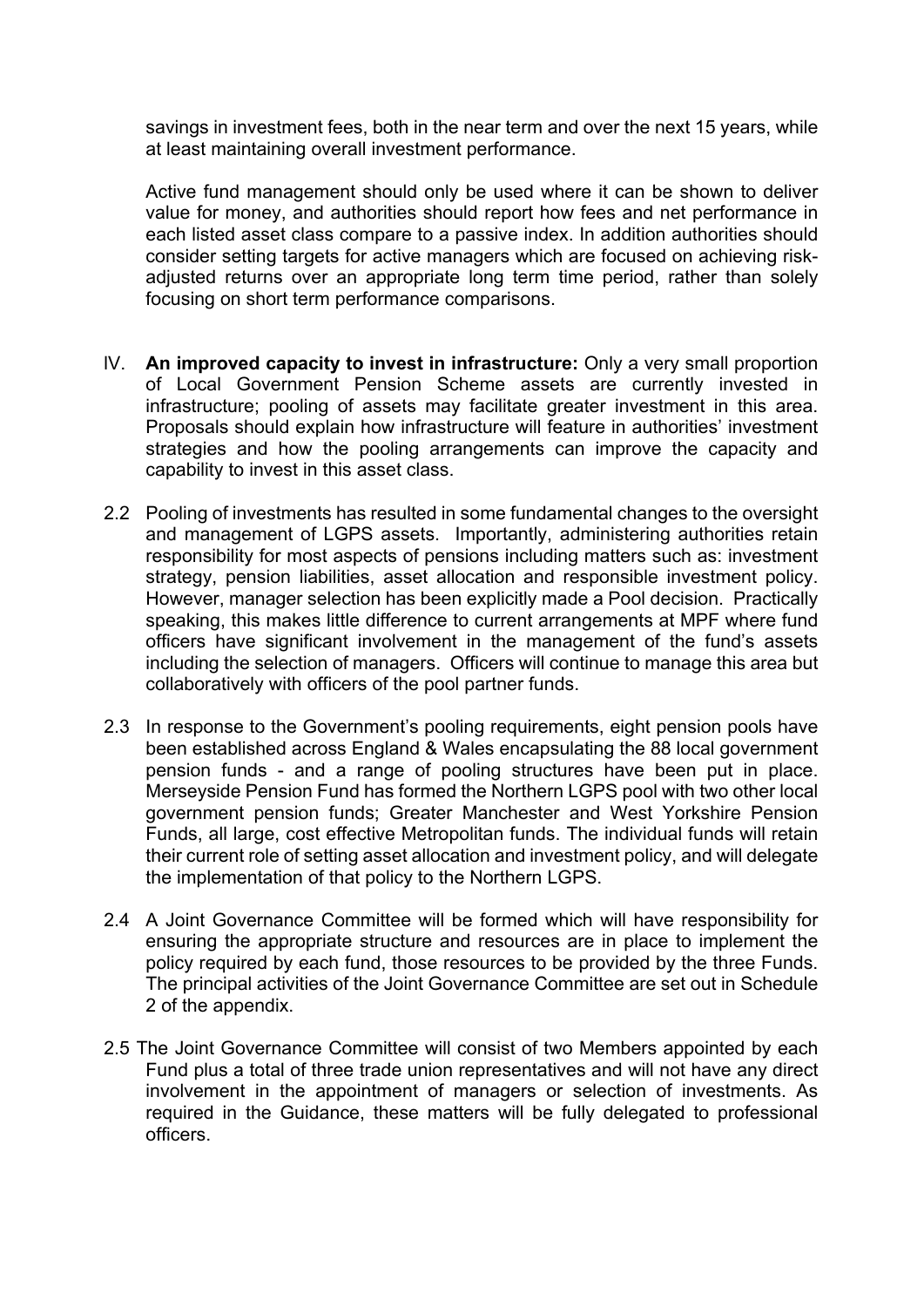- 2.6 The long-term vision for the pool is to provide access to:
	- a range of internal and externally managed listed assets at low cost
	- collective investment in alternatives, while building skill to enable cost reduction by increasing direct access
	- working arrangements with other pools where greater size may add value.
- 2.7 The investment philosophy is to maintain simple arrangements, with a relatively low number of managers, low manager and portfolio turnover, an increasing proportion of assets managed internally within the pool, with individual funds retaining the ability to select asset class, territory, and active or passive management.
- 2.8 A meeting was held in March 2018 with the advisors to all three funds and the NLGPS shadow Joint Governance Committee to consider options for developing the pool. The unanimously supported conclusion was to design a simple, low cost pool that will continue delivering the performance the funds expect.
- 2.9 The Northern LGPS Operating Agreement is attached to this report as Appendix A, and sets out how the Northern LGPS will operate, with the three partners having equal voting rights, being responsible for costs on an equal basis (except investment management costs which will be attributed in proportion to the assets being managed). The Agreement also appoints Tameside Borough Council (the administering authority for Greater Manchester Pension Fund) as the host council. The key items to note are those contained in the first three schedules to the agreement, which determine the:-
	- Matters reserved to the Pooling Partners
	- Joint Governance Committee Terms of Reference
	- Joint Governance Committee Procedure
- 2.10 An earlier iteration of this Operating Agreement has been approved at Council meetings of both the partner funds' administering authorities.
- 2.11 Since approval by Bradford Council and Tameside Council, the Ministry of Housing, Communities and Local Government has issued further Pooling Guidance. This was the subject of an informal consultation which closed in March 2019. The Pool's response to this consultation is available at: [https://northernlgps.org/assets/pdf/2019-03-19\\_statguidanceresponse.pdf](https://northernlgps.org/assets/pdf/2019-03-19_statguidanceresponse.pdf) There has been no formal response to the consultation. The Minister has announced, subsequently, that the Guidance will be reissued for a formal consultation. However, the timetable for this to happen is unclear and it is important that an oversight body is formally constituted by NLGPS in order to comply with the extant 2015 guidance.
- 2.12 The recently issued draft Pooling guidance contained a number of changes, setting out the requirements on administering authorities in relation to the pooling of LGPS assets, building on previous Ministerial communications and guidance on investment strategies, and taking account of the current state of progress on pooling. If the Guidance was to be issued as drafted, the most significant implication for the Northern LGPS would be the requirement, as set out in section 3, to establish a pool company for the majority of assets which 'must be a company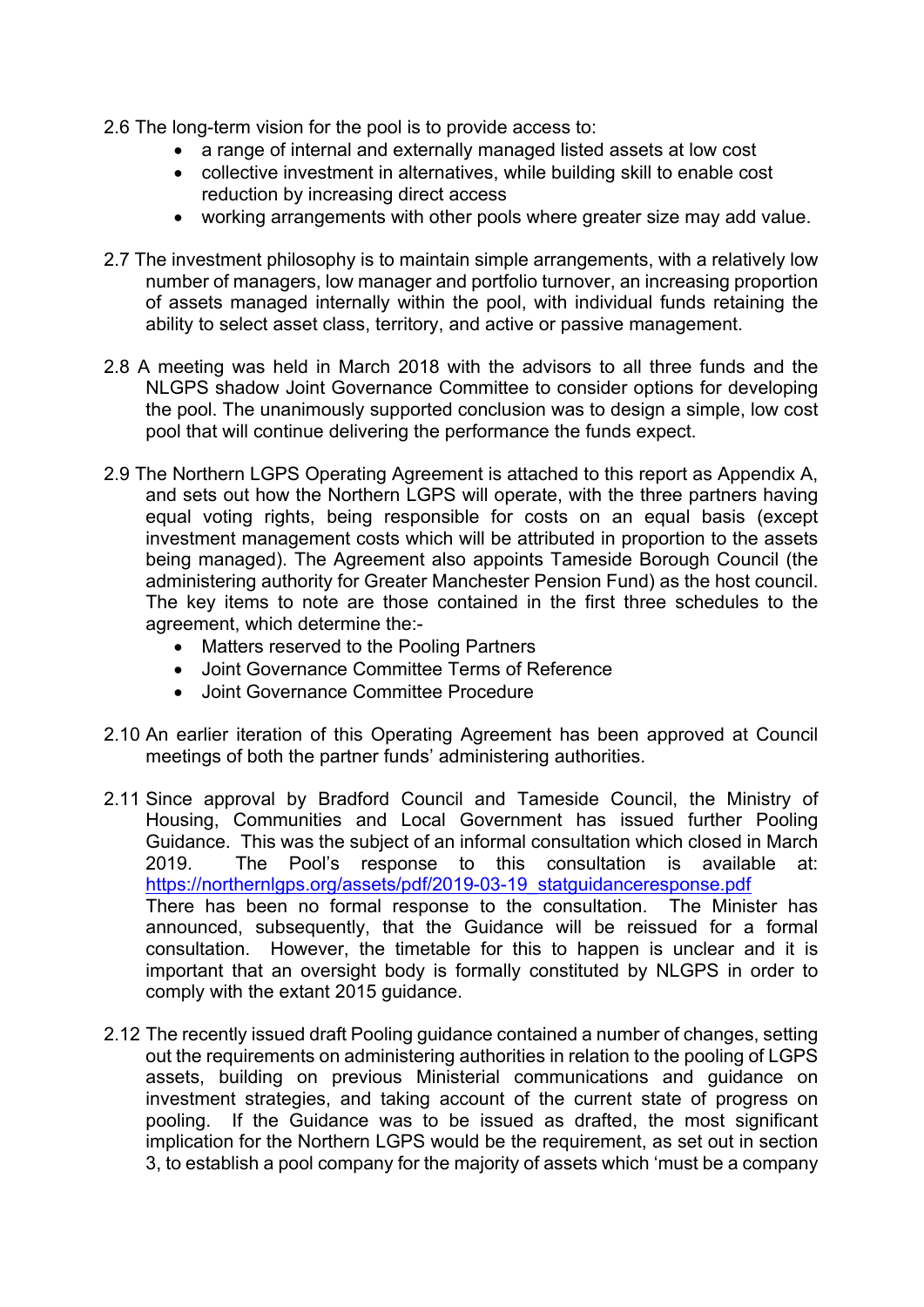regulated by the Financial Conduct Authority (FCA) with appropriate FCA permissions for regulated activities'. Was this to be the case, the governance arrangements proposed for approval would remain essentially intact although the Joint Committee's oversight would be in relation to the pool company rather than the Officer Working Group - as detailed in Schedule 4.

- 2.13 Following agreement by Pensions Committee on 29 October 2018, the Director of Pensions and the Borough Solicitor have been reviewing the Operating Agreement and liaising with pool partners and advisors with a view to ensuring a mutually acceptable agreement that provides Wirral, as administering authority, with the ability to discharge its responsibilities.
- 2.14 The pooling reports have also been extensively reviewed by the Local Pension Board which has commended the approach adopted by the Northern LGPS.

# **3.0 RELEVANT RISKS**

3.1 Pooling will result in fundamental changes to oversight and management of LGPS assets. It is essential that appropriate governance arrangements are put in place to ensure that Pensions Committee can exercise its responsibilities in accordance with the Council's constitution

# **4.0 OTHER OPTIONS CONSIDERED**

4.1 No other options have been considered.

# **5.0 CONSULTATION**

5.1 The Pooling consultation has been discussed with the Merseyside Directors of Finance and stakeholders have been kept informed of the pooling consultation and its implications.

# **6.0 OUTSTANDING PREVIOUSLY APPROVED ACTIONS**

6.1 There are no previously approved actions outstanding.

# **7.0 IMPLICATIONS FOR VOLUNTARY, COMMUNITY AND FAITH GROUPS**

7.1 There are none arising from this report.

# **8.0 RESOURCE IMPLICATIONS: FINANCIAL; IT; STAFFING; AND ASSETS**

8.1 There are none arising directly from this report. The anticipated financial costs of establishing pooling arrangements and the projected savings over the longterm are set out in the Fund's pooling submission of 15 July 2016.

#### **9.0 LEGAL IMPLICATIONS**

9.1 There is a requirement to establish a Joint Governance Committee with Tameside and Bradford Councils in order to oversee the implementation of the pooling arrangements by the officers of the 3 Councils;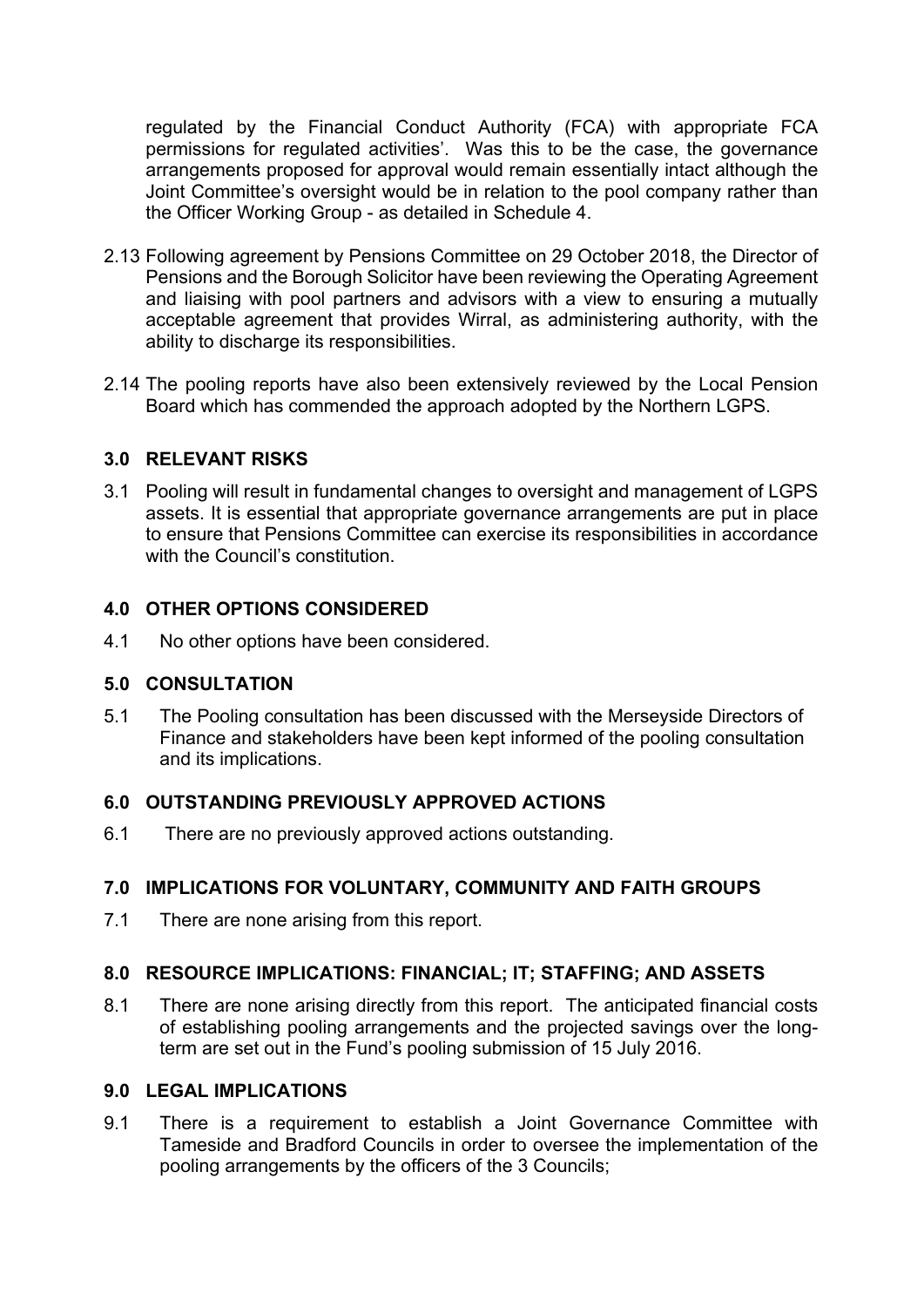- 9.2 The Committee will need to re-consider the pooling arrangements in the light of future quidance from MHCLG:
- 9.3 The details of the Operating Agreement have yet to be finalised with Tameside and Bradford Councils but no major differences have been identified.

# **10.0 EQUALITIES IMPLICATIONS**

10.1 Has the potential impact of your proposal(s) been reviewed with regard to equality?

(b) No because there is no relevance to equality.

#### **11.0 CARBON REDUCTION AND ENVIRONMENTAL IMPLICATIONS**

11.1 There are no carbon usage implications, nor any other relevant environmental issues arising from this report.

# **12.0 PLANNING AND COMMUNITY SAFETY IMPLICATIONS**

12.1 There are none arising from this report.

#### **13.0 RECOMMENDATION/S**

Subject to the decision of the full Council at its meeting on 15/7/19, it is recommended that;

- 13.1 The Committee approves and commends to the Full Council the proposed principles of governance contained in the draft Operating Agreement and delegates to the Director of Pensions and the Director: Governance and Assurance the authority to negotiate and agree with Tameside and Bradford Councils the final draft of the Operating Agreement in consultation with the Chair.
- 13.2 That Members note the in principle approval of the Operating Agreement by Council and consider whether any amendments are required before it is formally adopted in the Constitution.

# **14.0 REASON/S FOR RECOMMENDATION/S**

14.1 Guidance issued by MHCLG requires that a Pool oversight body is established by administering authorities. Pooling will result in fundamental changes to oversight and management of LGPS assets.

# **REPORT AUTHOR: PETER WALLACH**

Director of Pensions telephone (0151) 2421309 email peterwallach@wirral.gov.uk

# **APPENDICES**

# **BACKGROUND PAPERS/REFERENCE MATERIAL**